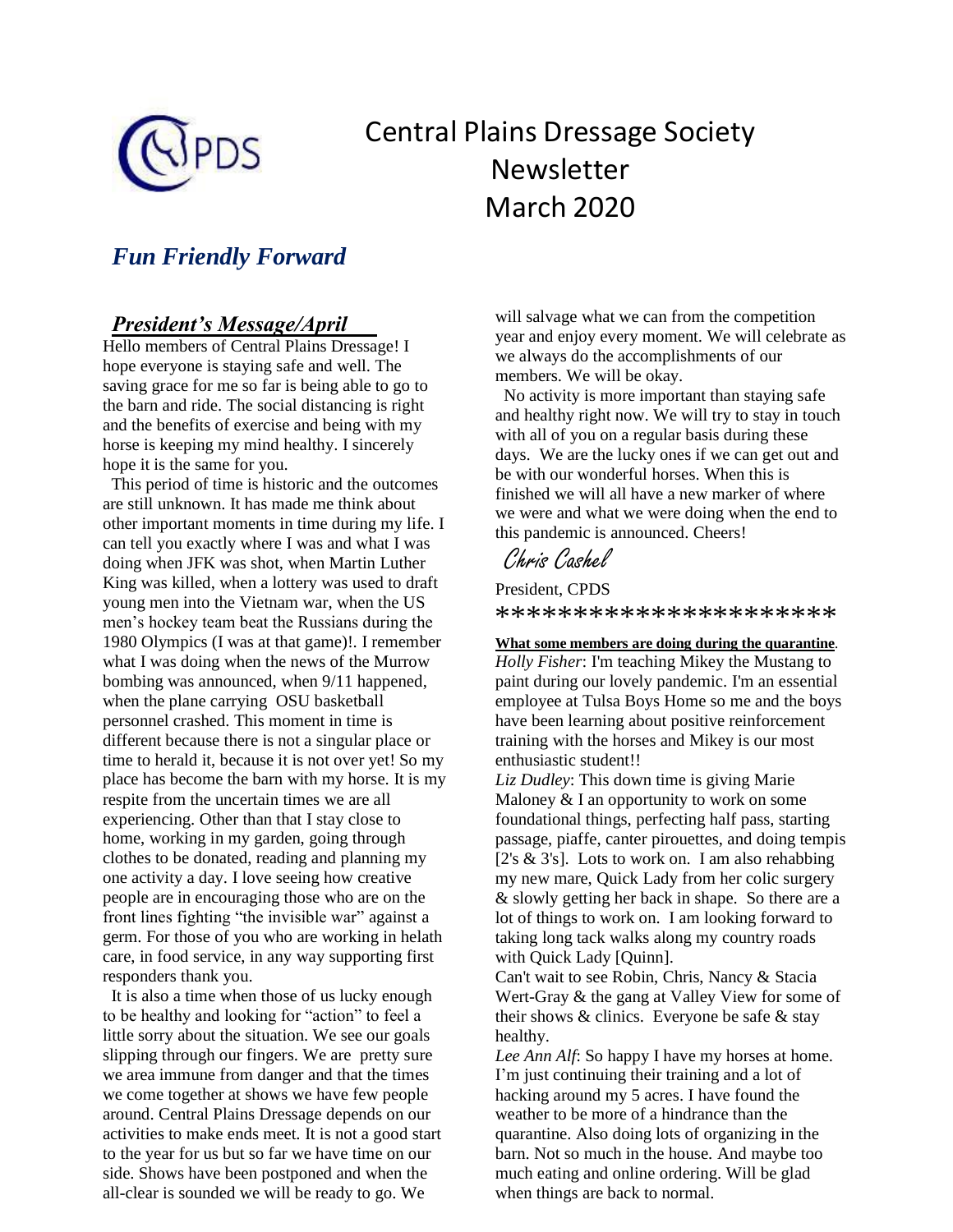Central Plains Dressage Society Board Meeting Minutes (*subject to approval by the Board at next meeting*) April 5, 2020 (Zoom meeting)

The meeting was called to order by Chris Cashel at 5:05 pm. Chris Cashel, Nancy Eytcheson, Robin Hessel, Annie Houchin, Lee Ann Alf, Janelle Williams, Stacia Wert-Gray, Amy Mullins and Kathy Maxwell were present.

The minutes from the March meeting were approved. Motion made by Amy Mullins, and seconded by Stacia Wert-Gray. Passed.

Committee reports:

#### Treasurer

\* Stacia Wert-Gray reported that the club has \$887.82. The Poulin show was canceled, and we will get a refund of \$200 from USEF. Poulin's airfare has been banked to use next year, but airfare for the TD will be lost. There are no other outstanding bills.

#### Membership

\*Christina Harmon reported through Annie Houchin that CPDS currently has 150 members already submitted for the 2020 year. Shows

\*All shows are on hold for now.

\*Melissa Creswick changed her flight to have a show in May, but it is likely that will not happen. Discussion about rescheduling for a later date, and Stacia Wert-Gray will call her tomorrow to find out her availablility.

\*Discussed having a Dawn and Dusk show during the summer. Classes would run 6-10 am, and 6-10 pm.

#### Tack Sale

\*The Tack Sale is on hold until the show season resumes.

#### Western Dressage Symposium

Annie Houchin reported that the clinic broke even, and was very well received, with the clinician experienced and flexible, working with advanced as well as beginning riders. There were 10 rides each day, and about 20 auditors. Newsletter

\*Lee Ann Alf reported that the April newsletter is ready to go out in the next few days, and she is looking for an article about the trip to Florida Trainers Conference. Nancy Eytcheson, Kathy Maxwell and Chris Cashel will work on that. \*Lee Ann is working on the directory with the membership spreadsheet from Christina Harmon. The next newsletter will offer to members a way to opt out of personal information being included if they prefer. Members need to reply to her by

May 1 to opt out. Discussion of printing costs, mailing directories, or possibly emailing it out for members to print at home.

Robin Hessel added a request for wording in the directory that would encourage keeping all information private, and used only by our members.

#### Facebook

\*Annie Houchin reported on her efforts to encourage members to support our local equine vendors and trainers. Discussion about gift cards, contacting more businesses, and how they could help. Annie and Kathy Maxwell will pursue further.

\*Discussion about having a Facebook or email blast every week at least to include a short story of what riders have been up to in the hiatus, to include a picture. Start with Board Members. Send to Annie Houchin.

#### Horsemanship Clinic

Robin Hessel is working on an unmounted symposium with Jack Horsey speaking on horsemanship. This will probably be a video symposium, posted on the CPDS website free of charge for viewers.

#### New Business

\*Virtual Horse Show – Discussion of a CPDS virtual show. It is suggested by the board that riders ride a test for their instructor so as to get immediate feedback instead.

\*Remainder of the year – Discussion of rescheduling recognized shows and schooling shows, and the status of year end awards. It was determined that a decision cannot be made at this time without knowing when we will be able to start back up.

The meeting was adjourned at 5:37 pm. Motion to adjourn was made by Annie Houchin, seconded by Chris Cashel. Passed.

The next meeting is via Zoom on May 10, at 5 p.m.

\*\*\*\*\*\*\*\*\*\*\*\*\*\*\*\*\*\*\*\*\*\*

CPDS is putting together a membership directory/roster. It will contain member name, address, phone, email. **If you wish to be omitted or leave out individual items, please send a message by May 1, 2020 to**: [leeannalf@gmail.com](mailto:leeannalf@gmail.com)

*(The directory of our state sister club, ODS, has always been a very popular publication, much used and appreciated by members.)*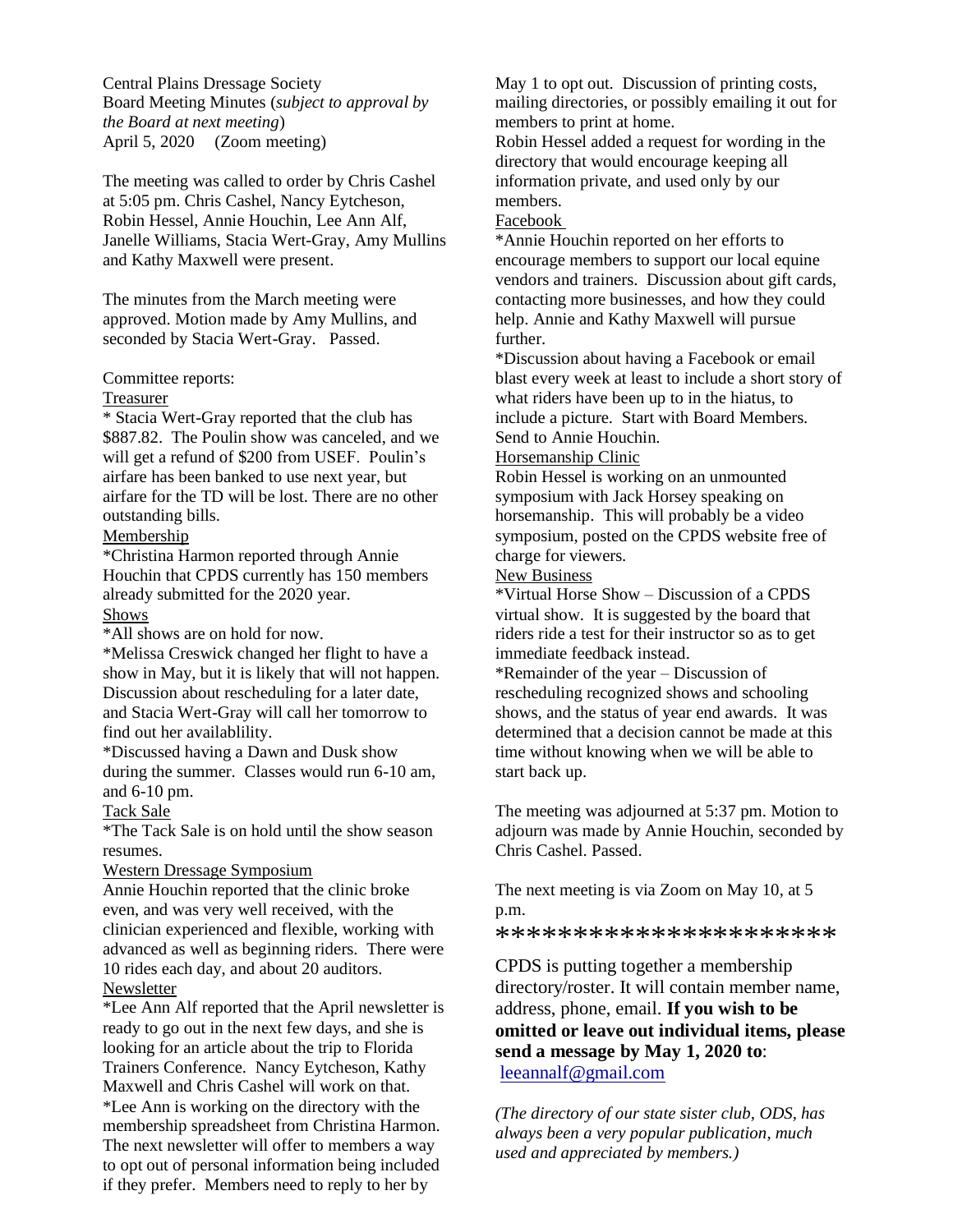### **CPDS Members Travel to Florida and**

#### **Attend USDF Trainers Conference, Etc**

*(submitted by Nancy Eytcheson)*

Now that we are locked in at home, it is a joy to reflect back on some exciting adventures we had in the not so distant past! In late January this year, which seems like 3 years ago, not two and a half months, five friends set off for Wellington, Florida, to fill up our souls with laughter, fabulous horses, great instruction, and wonderful shopping.

The purpose of our trip was to attend the USDF Trainers Conference, but we came into town a few days early so that we could take in a couple horse shows and check out the vendors and local shops. The van driver who picked us up at the airport to get our rental car set the tone for the weekend by dubbing us The Golden Girls, a name we lived up to by laughing a lot and enjoying each other thoroughly with our shared interests, and giggling into the night, all five of us in the same room. To do a five day trip like this, you have to REALLY like these people!

Robin Hessel had planned the trip by researching shows and farms to visit, and since she and Chris Cashel had made this trip a few years ago, they made sure we saw and did everything we could. Friday evening we saw a horse show with CDI and FEI rides, and we visited vendors, including our new Russian friend, Katya, who found Nancy Litsch the perfect pair of boots, a pair of breeches and a beautiful shawl. Saturday we also spent at the horse show, watching some international horses and riders do incredible freestyle rides at all levels. We had to pay a visit to our friend Beth Haist at Horse of Course in their booth on the grounds, where Robin found a new shadbelly, and Nancy Eytcheson ordered her very first shadbelly, custom made, with lots of input from everyone on colors and buttons. Everyone came home with new breeches as well, and Kathy Maxwell also found a new halter.

Saturday night we went to the CDI Jumping competition, standing room only, to watch some unbelievable rides in a stadium with live music, startlingly huge jumps, and a decidedly carnival atmosphere. We are all sure we are happy as dressage riders!!!

One evening we caught up with our Kansas friend, Codi Harrison, who is a professional rider and trainer, up and coming in the Wellington area. It was great to have dinner with her, and she set Nancy Eytcheson up to try a horse for sale on Sunday afternoon. It didn't work out to bring him home, but at least she can truly say she rode an FEI horse in Wellington!!!!

Monday and Tuesday we spent at the Trainers Conference, a wonderful experience watching mostly young riders with very talented horses receive instruction from some amazing international judges, trainers and riders. We are planning another article with some tidbits that we gleaned from these two very inspiring days. Would we go again??? Absolutely! And we hope you will get a chance to have an opportunity like this someday too.

\*\*\*\*\*\*\*\*\*\*\*\*\*\*\*\*\*\*\*\*\*\*



\*\*\*\*\*\*\*\*\*\*\*\*\*\*\*\*\*\*\*\*\*\*

#### **Ways to Beat the Covid-19 Quarantine Blues with Your Horse** *(submitted by Den Burdette)*

Well this Covid-19 mess has hit the equestrian community by storm. No clinics, no shows, etc. With at least a couple more months of these events cancelled, many of us have become crafty on ways to stay 'in the game.' Here are a few ideas on ways to further your dressage education and training during this difficult time. For those of you who are not able to ride at all during this time because your riding facility is closed- I am so sorry! Hopefully in the next 30 days restrictions will be lifted for this. For those of you who are lucky enough to still be riding at home or stable here are some helpful hints. Some instructors are still able to give private lessons while following the 6-foot social distancing rule. Others are trying facetime or virtual lessons with instructors from afar. I have started teaching some of these as well. It has helped some of my clients who need to remain isolated as well as reach riders in far away areas. Use of blue tooth, headphones etc., is becoming the norm. I have also started hosting Virtual Dressage Schooling Shows. You have someone video your ride from C and upload to YouTube. You submit the video and get judged by a carded judge and even earn ribbons which get mailed to you. Money is saved from office fees and not having to travel with your horse. This is a great way to get down the centerline and practice with your horse until public events open back up. Another great learning tool you can use from the privacy of your home is Dressage Today Online which is also available on YouTube. This resource offers videos and little lessons for all levels. Check it out!